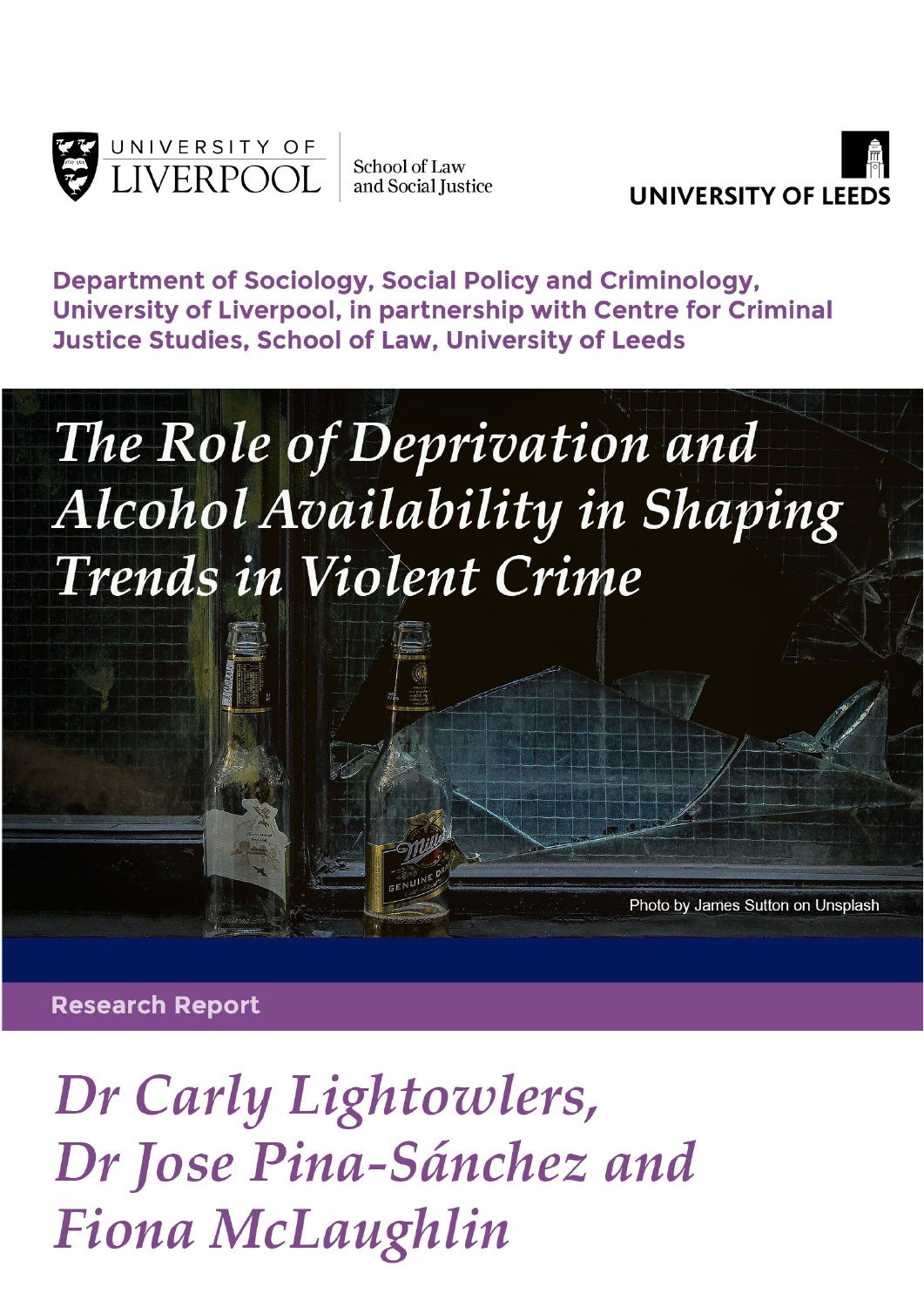## *The role of deprivation and alcohol availability in*

### *shaping trends in violent crime*

#### Carly Lightowlers<sup>1</sup>, Jose Pina-Sánchez<sup>2</sup>, Fiona McLaughlin<sup>2</sup>

<sup>1</sup> Department of Sociology, Social Policy and Criminology, University of Liverpool <sup>2</sup> Centre for Criminal Justice Studies, School of Law, University of Leeds

It is well established that alcohol availability impacts violent crime. However, less is known about whether that impact is experienced uniformly across different areas. Here we make use of longitudinal police data to examine inequalities in violent crime across small level geography (LSOAs) for the whole of England, and the impact of deprivation and alcohol availability on the observed trends in recorded violent crime.

There exist pervasive inequalities and predicted widening regional disparities in the UK (UK2070 Commission, 2019) as well as increased austerity measures - including policing cuts, which have not been uniformly experienced across the country (National Audit Office, 2018). Moreover, the UK government is increasingly pursuing self-regulation and industry partnerships in terms of on-licensed premises and alcohol (Hadfield and Measham, 2015). Given further insights from the study of the alcohol-harm paradox<sup>[1](#page-1-0)</sup>, regional differences in alcohol related harm across Great Britain (Robinson et al., 2015), and the non-uniform way in which alcohol related violence and anti-social behaviour victimisation are distributed according to socioeconomic status more generally (Bryant, 2020), we sought to examine the extent to which violent crime is experienced uniformly across areas, and whether the availability of alcohol and the deprivation profile of local areas affect this. We

<u>.</u>

<span id="page-1-0"></span><sup>&</sup>lt;sup>1</sup> The phenomenon in which those of low socio-economic status are more susceptible to and suffer a disproportionate share of the harm associated with alcohol consumption - despite drinking less or similar amounts.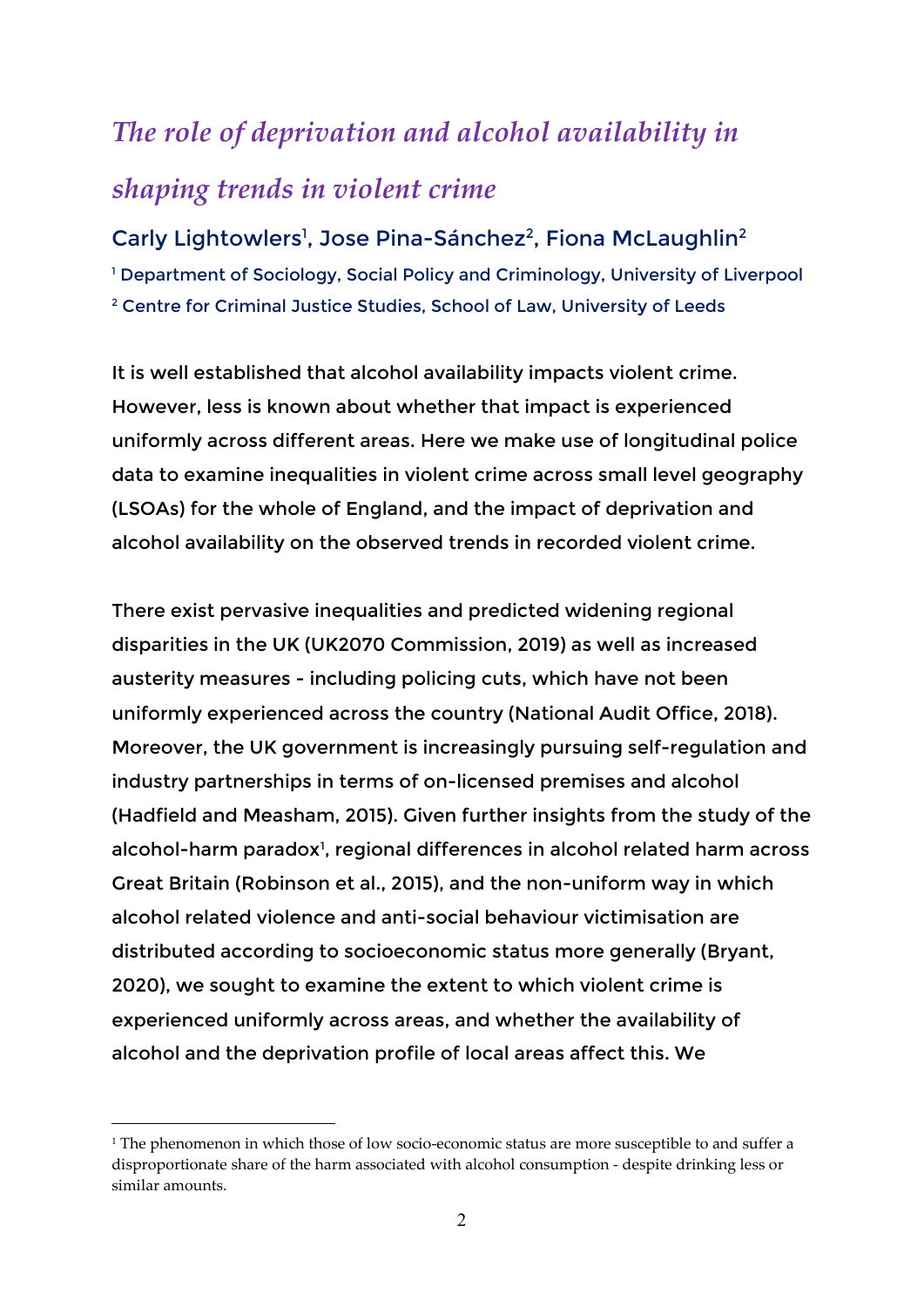hypothesised that rates of change will be steeper and affected more so by alcohol availability in deprived areas.

This study combined data from several sources: (i) open police recorded crime data (2011-2018); (ii) indices of local alcohol availability derived from consumer data for 2016 on licensed premises; and (iii) items comprising the English Index of Multiple Deprivation (2015). Specifically, 7,656,411 violent crimes were examined using negative binomial growth curve models, to account for changing trends in violent crime across LSOAs conditional upon deprivation and alcohol availability.

Our findings confirm an upward trend in recorded violence in England between 2011 and 2018; with the number of violent crimes having more than doubled (an increase of 931,080 crimes over this period). We also established substantial between area variability in recorded violent crime; importantly, the inequalities in recorded violent crime across LSOAs increased during the period of analysis. For example, there were LSOAs where violent crime is estimated to have increased by 24% per year, with others where it decreased by a rate of 4% per year. On the whole, recorded violent crime was higher in areas with increased deprivation and alcohol availability, especially in the form of on-licensed premises (as opposed to off-licensed premises).

Interestingly, deprivation was found to be a stronger contributor of recorded violent crime, explaining a larger share of area-level variability than alcohol availability. It also moderated (amplified) the impact of alcohol availability; with more deprived areas seeing a stronger impact of alcohol availability on recorded violent crime. Deprivation is thus an important contextual factor when considering rates and the social ecology of violence; as has also been identified in individual-level analysis of the socio-economic distribution of alcohol related violence (Bryant, 2020).

3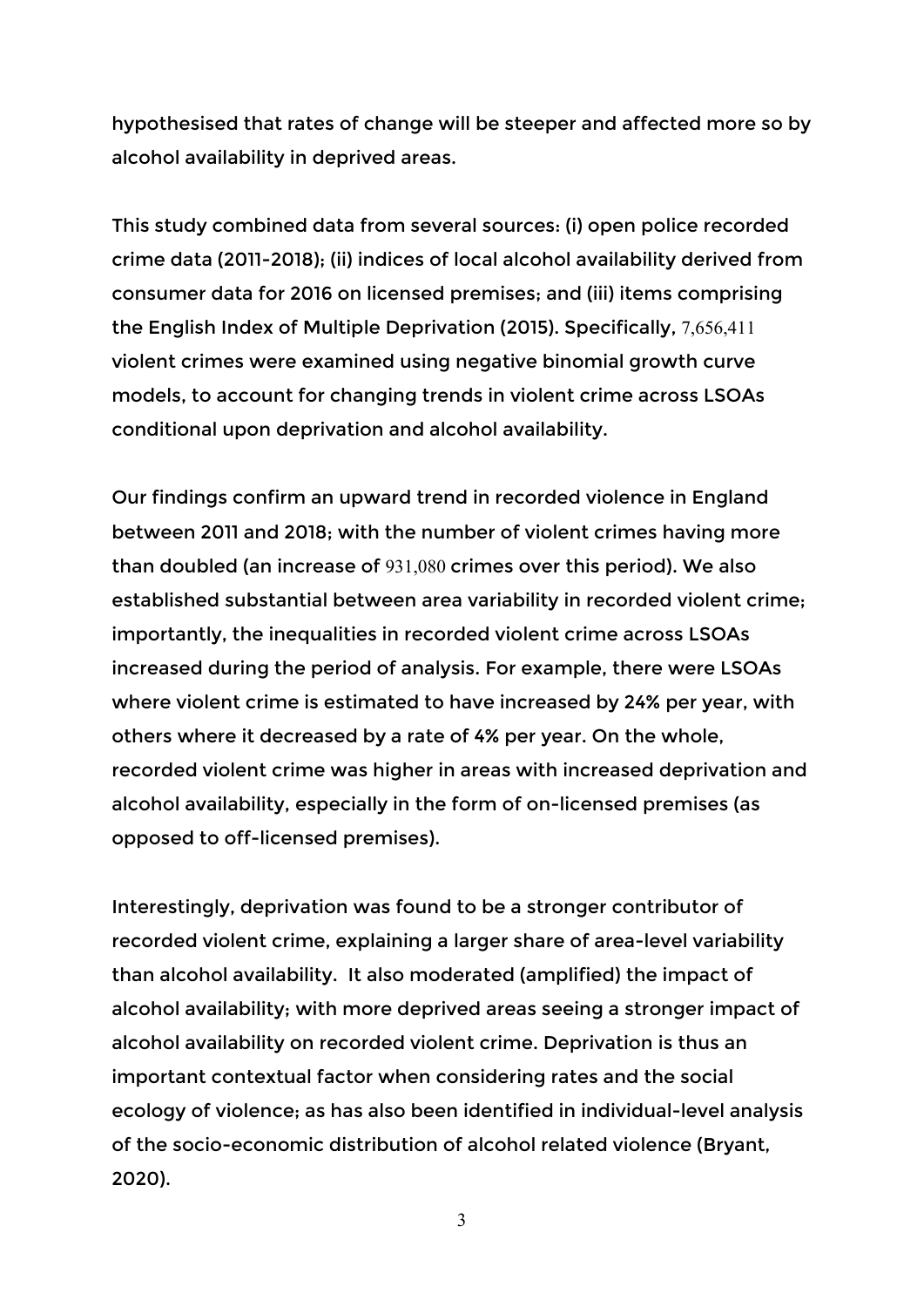The positive associations found between both on- and off-license availability and violent crime suggests restricting availability of such retail outlets represents an effective way to prevent violent crime. Restricting availability can be addressed though planning and licensing decisions and restrictions, subsequently freeing criminal justice agencies and health organisations from some of the burden of alcohol related violence.

However, given the key role played by deprivation in driving violence, we also identify a need to respond to unequal distributions of alcohol related harm and the disproportionate impact of violence on areas with higher levels of deprivation (and availability of on-licensed premises). For example, by considering the density of licensed premises as well as the deprivation profile of an area in making decisions about licensing with a view to minimising violence. We also advocate tackling the structural drivers of socio-economic deprivation in order to ameliorate alcohol related violence, especially as initiatives for addressing the unequal distribution of such harm remain rare.

#### **Acknowledgements**

A special thanks to Stephen Clark (University of Leeds), Yunzhe Liu (University of Liverpool), Natacha Chenevoy (University of Leeds) for their input into the data preparation and R code at various stages is warranted and to Lucy Bryant (Institute of Alcohol Studies) for comments on an earlier draft.

#### **References**

Bryant, L. (2020). Inequalities in victimisation: alcohol, violence, and antisocial behaviour. London: Institute of Alcohol Studies.

4